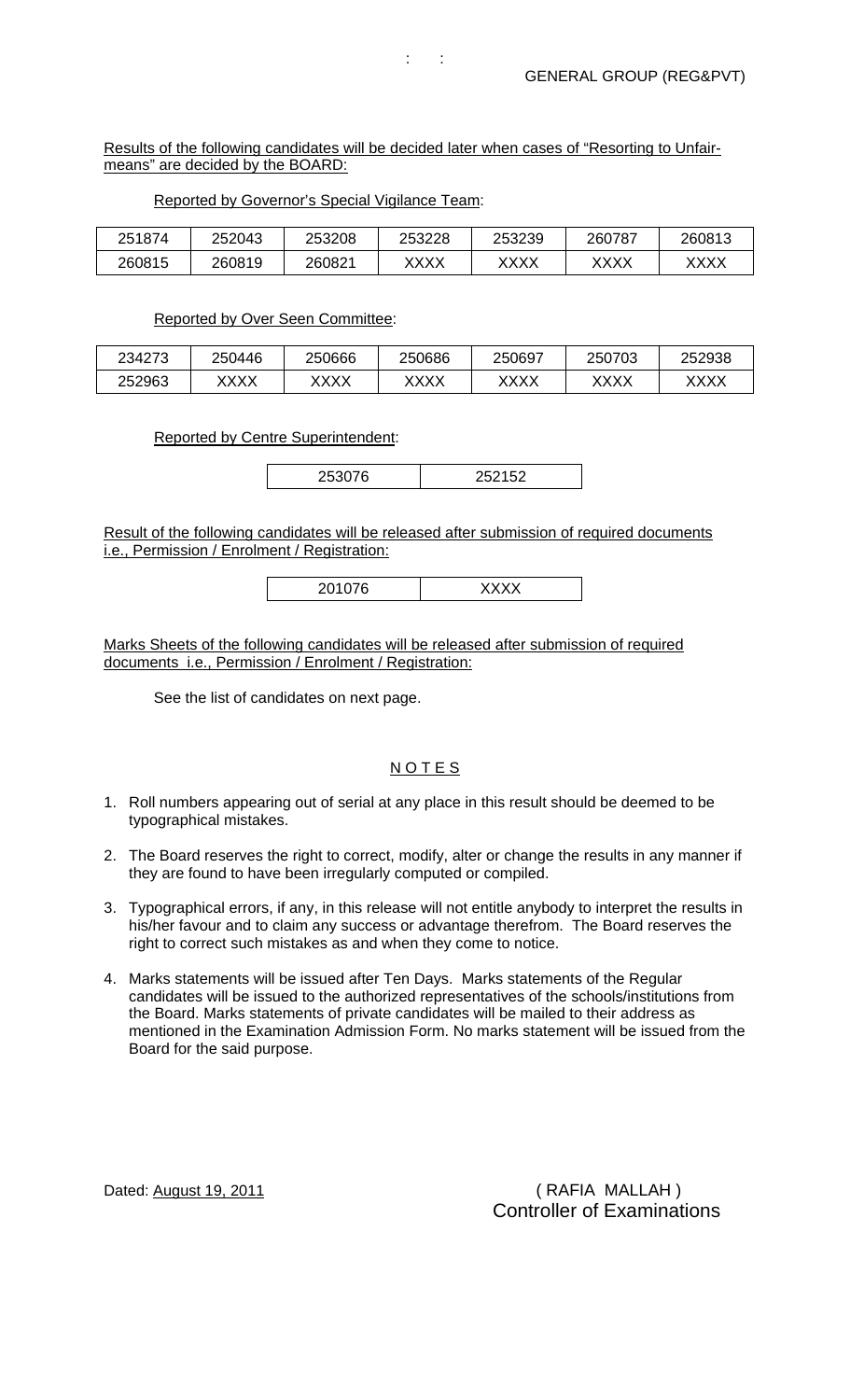| <u>Card:</u>     |                  |                  |                  |                  |                  |
|------------------|------------------|------------------|------------------|------------------|------------------|
| 250002           | 250090           | 250189           | 250294           | 250414           | 250506           |
| 250003           | 250092           | 250190           | 250296           | 250415           | 250508           |
| 250004           | 250093           | 250191           | 250298           | 250418           | 250509           |
| 250007           | 250094           | 250192           | 250299           | 250420           | 250511           |
| 250008           | 250097           | 250193           | 250300           | 250421           | 250512           |
| 250009           | 250098           | 250194           | 250302           | 250422           | 250513           |
| 250010           | 250099           | 250197           | 250304           | 250423           | 250515           |
| 250012           | 250100           | 250202           | 250305           | 250424           | 250517           |
| 250013           | 250101           | 250203           | 250308           | 250425           | 250518           |
| 250014           | 250104           | 250205           | 250309           | 250427           | 250519           |
| 250015           | 250106           | 250206           | 250311           | 250429           | 250520           |
| 250017           | 250107           | 250208           | 250312           | 250430           | 250524           |
| 250018           | 250109           | 250212           | 250314           | 250431           | 250526           |
| 250019           | 250111           | 250214           | 250315           | 250432           | 250528           |
| 250020           | 250112           | 250215           | 250318           | 250433           | 250529           |
| 250021           | 250115           | 250217           | 250320           | 250434           | 250530           |
| 250025           | 250116           | 250218           | 250321           | 250435           | 250531           |
| 250026           | 250117           | 250219           | 250323           | 250436           | 250532           |
| 250027           | 250118           | 250221           | 250324           | 250437           | 250533           |
| 250029           | 250119           | 250223           | 250327           | 250438           | 250534           |
| 250030           | 250121           | 250224           | 250328           | 250439           | 250536           |
| 250031           | 250122           | 250226           | 250332           | 250440           | 250538           |
| 250032           | 250123           | 250227           | 250334           | 250441           | 250539           |
| 250033<br>250034 | 250125<br>250126 | 250228           | 250335           | 250445           | 250541           |
| 250036           | 250127           | 250230<br>250231 | 250340<br>250342 | 250447<br>250450 | 250543           |
| 250038           | 250131           | 250233           | 250343           | 250451           | 250547<br>250548 |
| 250039           | 250132           | 250234           | 250346           | 250453           | 250549           |
| 250040           | 250134           | 250236           | 250347           | 250454           | 250550           |
| 250041           | 250136           | 250238           | 250350           | 250455           | 250551           |
| 250043           | 250137           | 250239           | 250352           | 250456           | 250553           |
| 250046           | 250138           | 250240           | 250353           | 250457           | 250554           |
| 250047           | 250140           | 250241           | 250358           | 250458           | 250557           |
| 250050           | 250141           | 250242           | 250364           | 250461           | 250558           |
| 250051           | 250143           | 250243           | 250366           | 250462           | 250560           |
| 250052           | 250145           | 250245           | 250367           | 250463           | 250561           |
| 250053           | 250148           | 250246           | 250369           | 250465           | 250562           |
| 250054           | 250149           | 250247           | 250370           | 250467           | 250563           |
| 250055           | 250150           | 250249           | 250372           | 250469           | 250564           |
| 250056           | 250151           | 250250           | 250373           | 250472           | 250566           |
| 250057           | 250152           | 250252           | 250374           | 250473           | 250567           |
| 250061           | 250155           | 250253           | 250376           | 250474           | 250569           |
| 250062           | 250158           | 250254           | 250377           | 250475           | 250570           |
| 250063           | 250159           | 250256           | 250379           | 250476           | 250571           |
| 250064           | 250160           | 250258           | 250385           | 250479           | 250572           |
| 250065           | 250161           | 250260           | 250386           | 250480           | 250573           |
| 250068           | 250163           | 250261           | 250388           | 250481           | 250574           |
| 250069<br>250070 | 250164           | 250262           | 250389           | 250484           | 250575           |
| 250071           | 250166<br>250167 | 250264<br>250265 | 250390           | 250486           | 250576           |
| 250072           | 250168           | 250267           | 250391<br>250394 | 250487<br>250488 | 250577<br>250580 |
| 250073           | 250170           | 250269           | 250395           | 250489           | 250581           |
| 250074           | 250171           | 250271           | 250396           | 250490           | 250582           |
| 250075           | 250172           | 250273           | 250397           | 250491           | 250583           |
| 250076           | 250173           | 250276           | 250398           | 250492           | 250587           |
| 250077           | 250177           | 250277           | 250399           | 250494           | 250588           |
| 250078           | 250178           | 250280           | 250400           | 250495           | 250589           |
| 250079           | 250179           | 250281           | 250401           | 250496           | 250590           |
| 250080           | 250181           | 250282           | 250402           | 250497           | 250591           |
| 250081           | 250182           | 250283           | 250403           | 250498           | 250592           |
| 250082           | 250183           | 250286           | 250406           | 250499           | 250593           |
| 250083           | 250184           | 250288           | 250408           | 250502           | 250595           |
| 250085           | 250185           | 250289           | 250409           | 250503           | 250597           |
| 250088           | 250186           | 250292           | 250411           | 250504           | 250599           |
| 250089           | 250187           | 250293           | 250413           | 250505           | 250601           |

Marks Sheets of the following candidates will be released after submission of Registration

 $\mathbf{r}$  :  $\mathbf{r}$  :  $\mathbf{r}$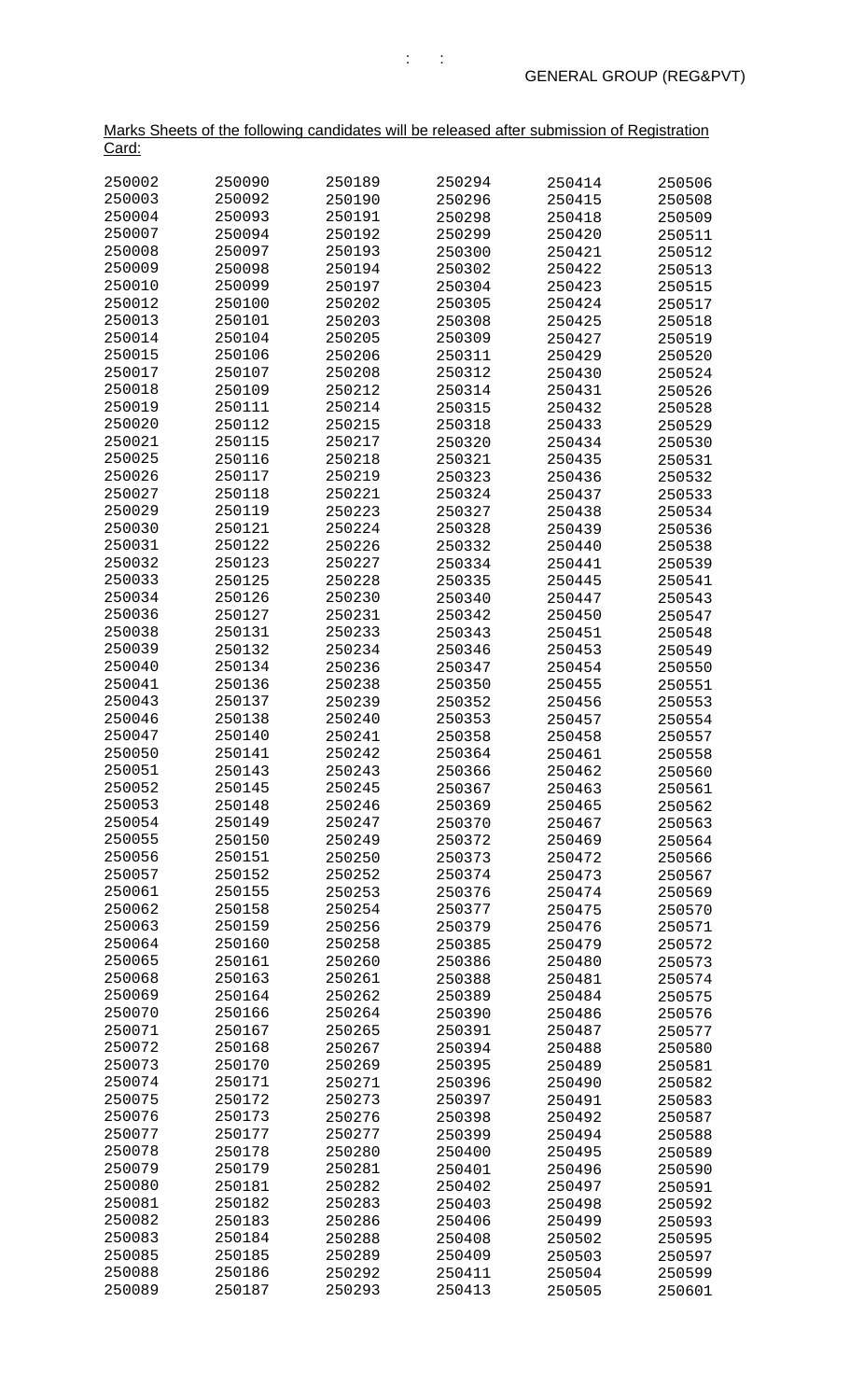| 250602           | 250700           | 250826           | 250944           | 251034           | 251126           |
|------------------|------------------|------------------|------------------|------------------|------------------|
| 250603           | 250701           | 250827           | 250945           | 251035           | 251130           |
| 250604           | 250702           | 250828           | 250947           | 251036           | 251129           |
| 250605           | 250704           | 250830           | 250948           | 251037           | 251127           |
| 250606           | 250706           | 250831           | 250949           | 251040           | 251131           |
| 250610           | 250710           | 250833           | 250950           | 251043           | 251133           |
| 250611           | 250711           | 250834           | 250951           | 251044           | 251134           |
| 250615           | 250714           | 250837           | 250952           | 251045           | 251135           |
| 250616           | 250716           | 250838           | 250953           | 251047           | 251136           |
| 250618           | 250718           | 250840           | 250955           | 251049           | 251137           |
| 250620           | 250719           | 250842           | 250956           | 251050           | 251138           |
| 250621           | 250720           | 250843           | 250957           | 251051           | 251139           |
| 250624<br>250625 | 250721<br>250723 | 250844<br>250845 | 250958           | 251052           | 251140           |
| 250626           | 250725           | 250849           | 250959<br>250960 | 251053           | 251141           |
| 250627           | 250726           | 250850           | 250961           | 251054<br>251055 | 251144<br>251145 |
| 250628           | 250727           | 250851           | 250962           | 251056           | 251147           |
| 250629           | 250729           | 250853           | 250963           | 251057           | 251148           |
| 250630           | 250730           | 250855           | 250964           | 251058           | 251150           |
| 250631           | 250731           | 250856           | 250965           | 251059           | 251152           |
| 250632           | 250732           | 250859           | 250966           | 251060           | 251153           |
| 250633           | 250733           | 250860           | 250967           | 251061           | 251154           |
| 250634           | 250734           | 250859           | 250968           | 251062           | 251155           |
| 250635           | 250735           | 250860           | 250970           | 251064           | 251156           |
| 250636           | 250736           | 250861           | 250971           | 250940           | 251158           |
| 250637           | 250738           | 250862           | 250973           | 251065           | 251159           |
| 250638           | 250739           | 250863           | 250974           | 251067           | 251160           |
| 250639           | 250740           | 250864           | 250975           | 251068           | 251161           |
| 250641           | 250744           | 250865           | 250976           | 251069           | 251162           |
| 250642           | 250745           | 250866           | 250977           | 251072           | 251163           |
| 250643           | 250750           | 250868           | 250978           | 251073           | 251164           |
| 250644           | 250764           | 250870           | 250979           | 251074           | 251165           |
| 250645           | 250767           | 250871           | 250981           | 251076           | 251166           |
| 250648           | 250769           | 250872           | 250982           | 251077           | 251167           |
| 250649           | 250771           | 250874           | 250983           | 251078           | 251168           |
| 250650           | 250773           | 250875           | 250984           | 251079           | 251169           |
| 250651           | 250774           | 250878           | 250985           | 251082           | 251170           |
| 250652<br>250653 | 250776           | 250880           | 250987           | 251083           | 251171           |
| 250654           | 250778<br>250780 | 250881<br>250882 | 250988<br>250990 | 251084<br>251085 | 251172<br>251173 |
| 250656           | 250781           | 250883           | 250991           | 251087           | 251174           |
| 250658           | 250782           | 250887           | 250992           | 251089           | 251175           |
| 250660           | 250783           | 250888           | 250993           | 251091           | 251176           |
| 250661           | 250786           | 250890           | 250994           | 251092           | 251177           |
| 250662           | 250787           | 250891           | 250995           | 251093           | 251179           |
| 250665           | 250788           | 250892           | 250996           | 251094           | 251180           |
| 250668           | 250791           | 250893           | 250998           | 251095           | 251181           |
| 250669           | 250793           | 250895           | 250999           | 251096           | 251183           |
| 250670           | 250794           | 250896           | 251000           | 251097           | 251184           |
| 250671           | 250795           | 250898           | 251001           | 251098           | 251185           |
| 250672           | 250797           | 250900           | 251002           | 251099           | 251186           |
| 250673           | 250798           | 250901           | 251003           | 251100           | 251187           |
| 250674           | 250799           | 250905           | 251006           | 251103           | 251188           |
| 250675           | 250800           | 250907           | 251007           | 251104           | 251189           |
| 250676           | 250801           | 250909           | 251008           | 251105           | 251191           |
| 250677           | 250802           | 250910           | 251011           | 251106           | 251192           |
| 250678           | 250803           | 250912           | 251012           | 251108           | 251195           |
| 250681           | 250804           | 250913           | 251015           | 251110           | 251196           |
| 250682           | 250805           | 250914           | 251016           | 251111           | 251197           |
| 250684           | 250807           | 250916           | 251018           | 251112           | 251198           |
| 250687<br>250688 | 250808           | 250924           | 251020           | 251113           | 251200           |
| 250691           | 250810<br>250812 | 250929<br>250931 | 251023<br>251024 | 251115           | 251201           |
| 250692           | 250813           | 250934           | 251026           | 251117<br>251118 | 251204<br>251205 |
| 250693           | 250818           | 250935           | 251027           | 251119           | 251206           |
| 250694           | 250820           | 250936           | 251029           | 251120           | 251207           |
| 250695           | 250821           | 250938           | 251030           | 251121           | 251208           |
| 250696           | 250822           | 250941           | 251031           | 251123           | 251209           |
| 250698           | 250825           | 250943           | 251033           | 251124           | 251210           |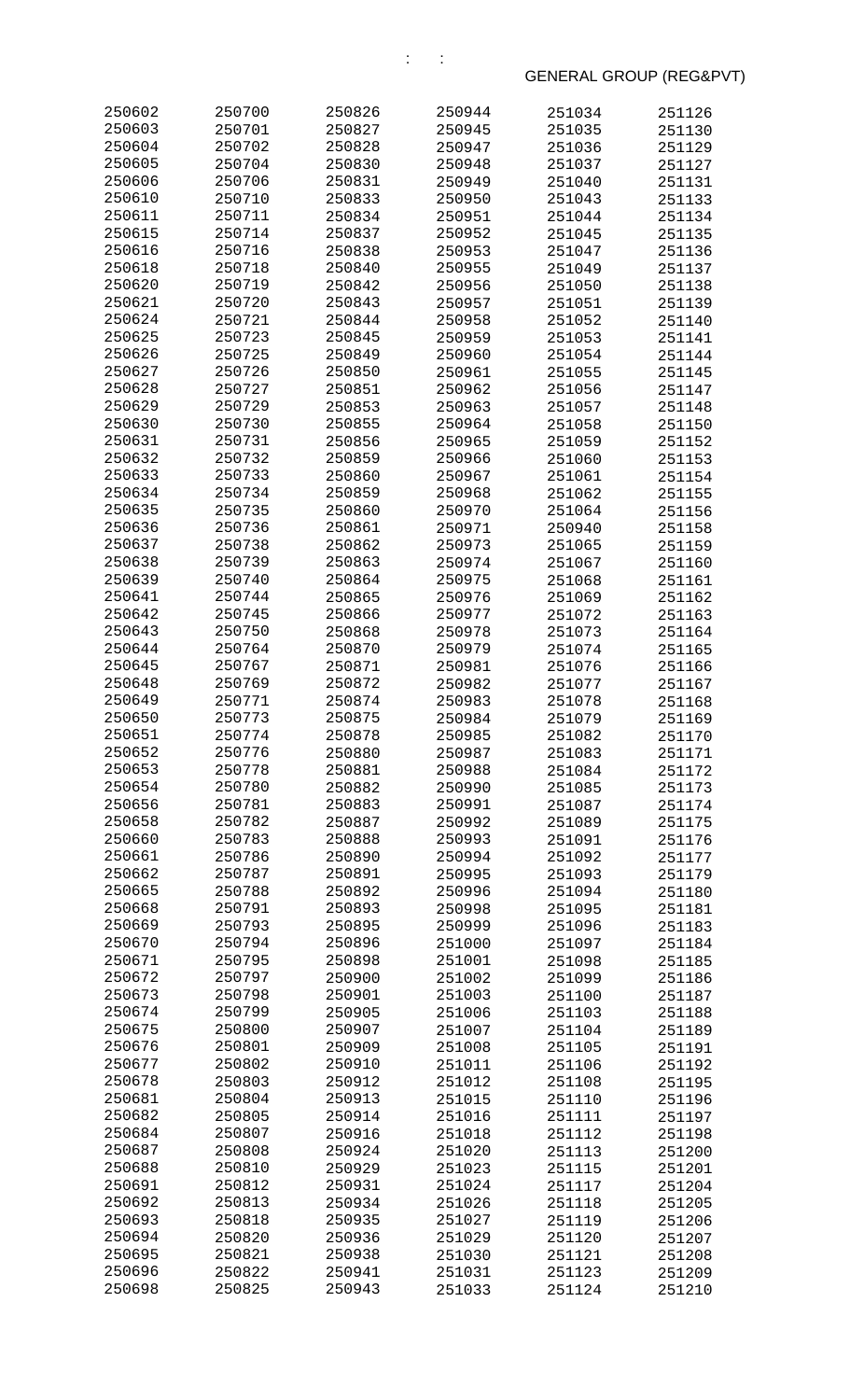| 251211           | 251310           | 251398           | 251494           | 251589           | 251688           |
|------------------|------------------|------------------|------------------|------------------|------------------|
| 251212           | 251311           | 251400           | 251495           | 251590           | 251689           |
| 251213           | 251312           | 251401           | 251496           | 251591           | 251690           |
| 251216           | 251315           | 251402           | 251497           | 251593           | 251692           |
| 251218           | 251316           | 251403           | 251498           | 251594           | 251693           |
| 251219           | 251317           | 251406           | 251500           | 251595           | 251695           |
| 251221           | 251318           | 251409           | 251501           | 251596           | 251698           |
| 251222           | 251319           | 251410           | 251502           | 251597           | 251699           |
| 251223           | 251320           | 251411           | 251503           | 251599           | 251700           |
| 251224           | 251321           | 251412           | 251504           | 251600           | 251701           |
| 251225           | 251322           | 251414           | 251505           | 251601           | 251702           |
| 251226           | 251324           | 251415           | 251507           | 251603           | 251703           |
| 251228           | 251325           | 251416           | 251508           | 251604           | 251704           |
| 251229           | 251326           | 251417           | 251509           | 251606           | 251705           |
| 251230<br>251231 | 251327<br>251329 | 251419           | 251512           | 251607           | 251706           |
| 251232           | 251330           | 251420<br>251422 | 251513<br>251514 | 251608<br>251612 | 251707<br>251708 |
| 251232           | 251331           | 251423           | 251515           | 251613           | 251709           |
| 251236           | 251332           | 251424           | 251516           | 251614           | 251710           |
| 251237           | 251333           | 251425           | 251517           | 251615           | 251711           |
| 251238           | 251334           | 251428           | 251518           | 151616           | 251712           |
| 251239           | 251335           | 251430           | 251519           | 251618           | 251715           |
| 251241           | 251336           | 251431           | 251520           | 251619           | 251716           |
| 251242           | 251337           | 251432           | 251521           | 251621           | 251717           |
| 251245           | 251338           | 251433           | 251524           | 251622           | 251718           |
| 251247           | 251339           | 251434           | 251525           | 251623           | 251720           |
| 251248           | 251340           | 251435           | 251527           | 251624           | 251723           |
| 251249           | 251341           | 251436           | 251528           | 251625           | 251724           |
| 251252           | 251342           | 251437           | 251530           | 251627           | 251726           |
| 251253           | 251343           | 251438           | 251531           | 251634           | 251727           |
| 251254           | 251344           | 251440           | 251532           | 251635           | 251729           |
| 251255           | 251347           | 241441           | 251534           | 251636           | 251733           |
| 251256           | 251348           | 251442           | 251535           | 251637           | 251734           |
| 251257           | 251349           | 251447           | 251536           | 251638           | 251735           |
| 251259           | 251350           | 251448           | 251537           | 251641           | 251736           |
| 251260           | 251351           | 251449           | 251538           | 251642           | 251737           |
| 251261<br>251263 | 251352           | 251450           | 251539           | 251643           | 251738           |
| 251265           | 251354<br>251355 | 251451<br>251452 | 251540<br>251541 | 251645<br>251647 | 251739           |
| 251266           | 251356           | 251453           | 251543           | 251648           | 251740<br>251741 |
| 251268           | 251357           | 251454           | 251544           | 251649           | 251743           |
| 251270           | 251359           | 251455           | 251545           | 251650           | 251745           |
| 251272           | 251360           | 251457           | 251546           | 251652           | 251746           |
| 251273           | 251361           | 251458           | 251548           | 251654           | 251747           |
| 251276           | 251363           | 251460           | 251549           | 251656           | 251748           |
| 251278           | 251365           | 251463           | 251550           | 251657           | 251749           |
| 251279           | 251366           | 251464           | 251554           | 251659           | 251751           |
| 251281           | 251367           | 251465           | 251555           | 251660           | 251752           |
| 251282           | 251369           | 251466           | 251556           | 251661           | 251753           |
| 251284           | 251370           | 251468           | 251557           | 251662           | 251755           |
| 251285           | 251371           | 251469           | 251558           | 251665           | 251757           |
| 251286           | 251372           | 251470           | 251559           | 251666           | 251758           |
| 251288           | 251373           | 251471           | 251562           | 251668           | 251759           |
| 251290           | 251376           | 251474           | 251565           | 251669           | 251761           |
| 251291           | 251378           | 251475           | 251568           | 251670           | 251762           |
| 251292           | 251380           | 251476           | 251569           | 251672           | 251763           |
| 251293<br>251294 | 251381           | 251477           | 251570           | 251673           | 251764           |
| 251295           | 251383<br>251384 | 251478<br>251480 | 251571<br>251572 | 251674           | 251765<br>251767 |
| 251296           | 251385           | 251481           | 251574           | 251675<br>251676 | 251768           |
| 251297           | 251386           | 251482           | 251575           | 251677           | 251769           |
| 251299           | 251389           | 251483           | 251579           | 251678           | 251770           |
| 251300           | 251390           | 251484           | 251580           | 251679           | 251771           |
| 251302           | 251391           | 251485           | 251581           | 251680           | 251773           |
| 251304           | 251392           | 251486           | 251583           | 251682           | 251774           |
| 251305           | 251393           | 251488           | 251584           | 251683           | 251775           |
| 251306           | 251394           | 251491           | 251585           | 251684           | 251776           |
| 251307           | 251395           | 251492           | 251587           | 251685           | 251777           |
| 251308           | 251397           | 251493           | 251588           | 251687           | 251778           |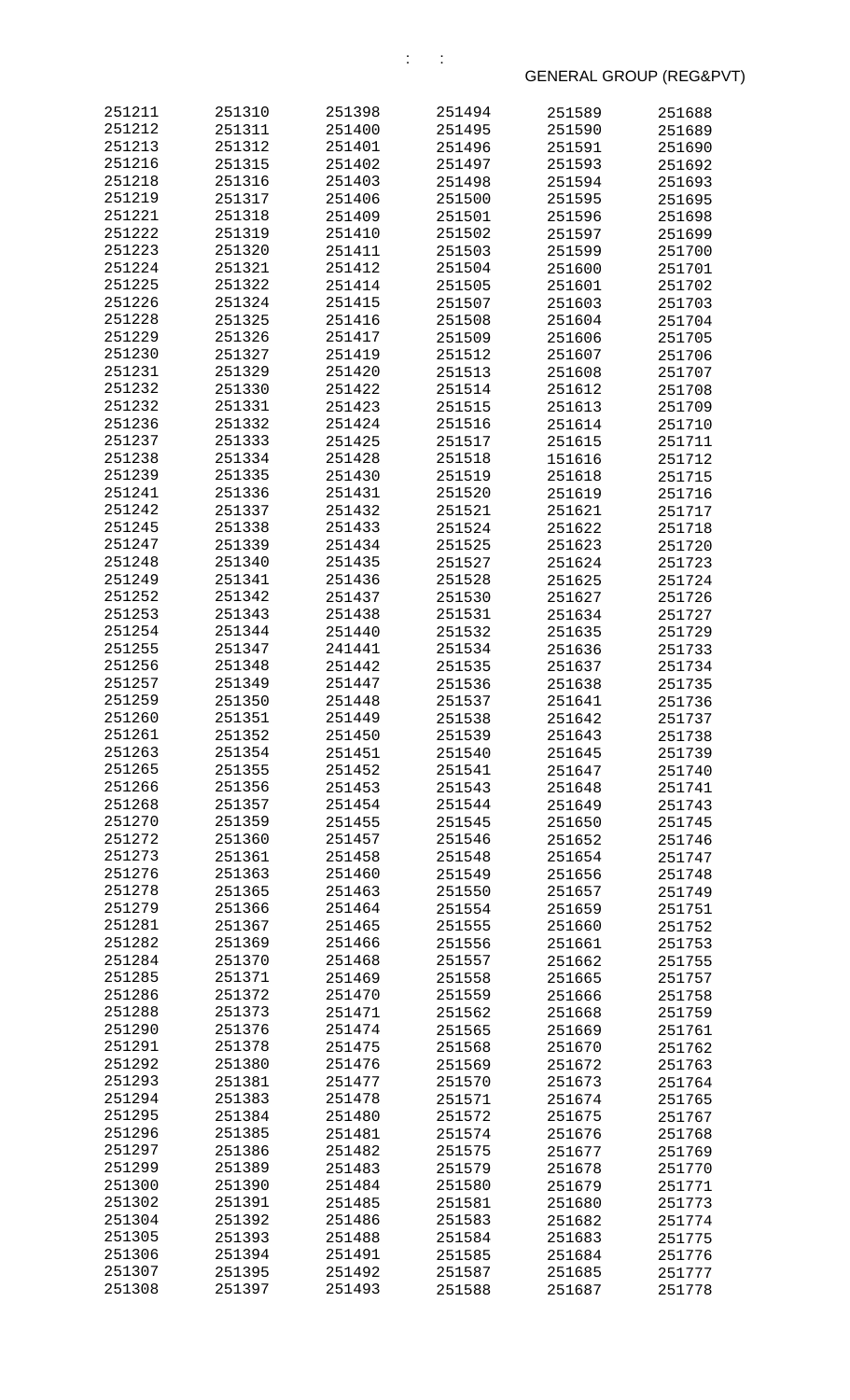| 251781           | 251878           | 251978           | 252078           | 252160           | 252253           |
|------------------|------------------|------------------|------------------|------------------|------------------|
| 251782           | 251881           | 251980           | 252079           | 252161           | 252254           |
| 251783           | 251882           | 251981           | 252080           | 252163           | 252255           |
| 251786           | 251883           | 251984           | 252081           | 252164           | 252256           |
| 251787           | 251884           | 251986           | 252082           | 252165           | 252257           |
| 251788           | 251885           | 251988           | 252083           | 252166           | 252259           |
| 251789           | 251886           | 251989           | 252084           | 252167           | 252260           |
| 251790           | 251887           | 251990           | 252085           | 252169           | 252262           |
| 251791           | 251888           | 251991           | 252086           | 252171           | 252263           |
| 251792           | 251889           | 251992           | 252087           | 252172           | 252264           |
| 251793           | 251892           | 251993           | 252088           | 252173           | 252266           |
| 251794           | 251893           | 251994           | 252089           | 252174           | 252267           |
| 251795           | 251894           | 251997           | 252090           | 252175           | 252268           |
| 251796           | 251895           | 251998           | 252091           | 252176           | 252269           |
| 251798           | 251896           | 251999           | 252092           | 252177           | 252271           |
| 251799           | 251897           | 252000           | 252094           | 252178           | 252274           |
| 251800           | 251898           | 252001           | 252095           | 252179           | 252276           |
| 251801           | 251899           | 252004           | 252096           | 252180           | 252277           |
| 251802           | 251900           | 252005           | 252097           | 252181           | 252278           |
| 251803           | 251901           | 252006           | 252098           | 252182           | 252279           |
| 251804           | 251903           | 252007           | 252100           | 252183           | 252280           |
| 251806           | 251904           | 252008           | 252101           | 252184           | 252281           |
| 251807           | 251905           | 252009           | 252102           | 252185           | 252282           |
| 251810           | 251906           | 252010           | 252103           | 252186           | 252284           |
| 251811           | 251907           | 252011           | 252104           | 252187           | 252285           |
| 251813           | 251910           | 252013           | 252106           | 252188           | 252286           |
| 251814           | 251912           | 252015           | 252107           | 252189           | 252287           |
| 251815           | 251914           | 252016           | 252108           | 252192           | 252289           |
| 251816           | 251916           | 252017           | 252109           | 252193           | 252290           |
| 251817           | 251918           | 252018           | 252110           | 252194           | 252291           |
| 251822           | 251919           | 252020           | 252111           | 252195           | 252293           |
| 251823           | 251920           | 252021           | 252112           | 252196           | 252296           |
| 251827           | 251921           | 252023           | 252113           | 252197           | 252297           |
| 251828           | 251922           | 252024           | 252114           | 252198           | 252298           |
| 251829           | 251923           | 252025           | 252115           | 252200           | 252300           |
| 251831           | 251924           | 252026           | 252117           | 252201           | 252301           |
| 251833           | 251927           | 252029           | 252118           | 252202           | 252303           |
| 251835           | 251929           | 252030           | 252119           | 252204           | 252305           |
| 251838           | 251930           | 252031           | 252120           | 252206           | 252306           |
| 251839           | 251933           | 252033           | 252122           | 252207           | 252308           |
| 251840           | 251934           | 252035           | 252124           | 252208           | 252309           |
| 251842           | 251935           | 252036           | 252125           | 252211           | 252310           |
| 251843           | 251936           | 252037           | 252127           | 252212           | 252311           |
| 251844           | 251937           | 252038           | 252128           | 252213           | 252312           |
| 251845           | 251938           | 252040           | 252129           | 252216           | 252314           |
| 251846           | 251943           | 252044           | 252130           | 252217           | 252315           |
| 251847           | 251947           | 252046           | 252131           | 252222           | 252316           |
| 251849           | 251948           | 252048           | 252133           | 252225           | 252318           |
| 251851           | 251949           | 252049           | 252134           | 252226           | 252319           |
| 251852           | 251950           | 252050           | 252136           | 252227           | 252321           |
| 251853           | 251951           | 252051           | 252137           | 252229           | 252322           |
| 251854           | 251952           | 252052           | 252138           | 252231           | 252323           |
| 251855           | 251953           | 252053           | 252139           | 252234           | 252324           |
| 251856           | 251955           | 252054           | 252140           | 252235           | 252325           |
| 251857           | 251956           | 252056           | 252142           | 252236           | 252326           |
| 251861           | 251958           | 252057           | 252143           | 252237           | 252327           |
| 251862<br>251864 | 251959           | 252058           | 252144           | 252238           | 252328           |
| 251865           | 251960           | 252061           | 252145           | 252239           | 252329           |
| 251866           | 251962<br>251963 | 252062<br>252064 | 252146<br>252147 | 252240           | 252330           |
| 251867           | 251964           | 252065           |                  | 252241           | 252331           |
| 251868           | 251966           | 252066           | 252148<br>252150 | 252242<br>252243 | 252333           |
| 251869           | 251968           | 252067           | 252151           | 252245           | 252334<br>252335 |
| 251871           | 251970           | 252068           | 252153           | 252246           | 252336           |
| 251872           | 251971           | 252069           | 252154           | 252247           | 252337           |
| 251873           | 151972           | 252072           | 252155           | 252248           | 252338           |
| 251875           | 251973           | 252074           | 252157           | 252249           | 252340           |
| 251876           | 251974           | 252075           | 252158           | 252251           | 252341           |
| 251877           | 251977           | 252077           | 252159           | 252252           | 252343           |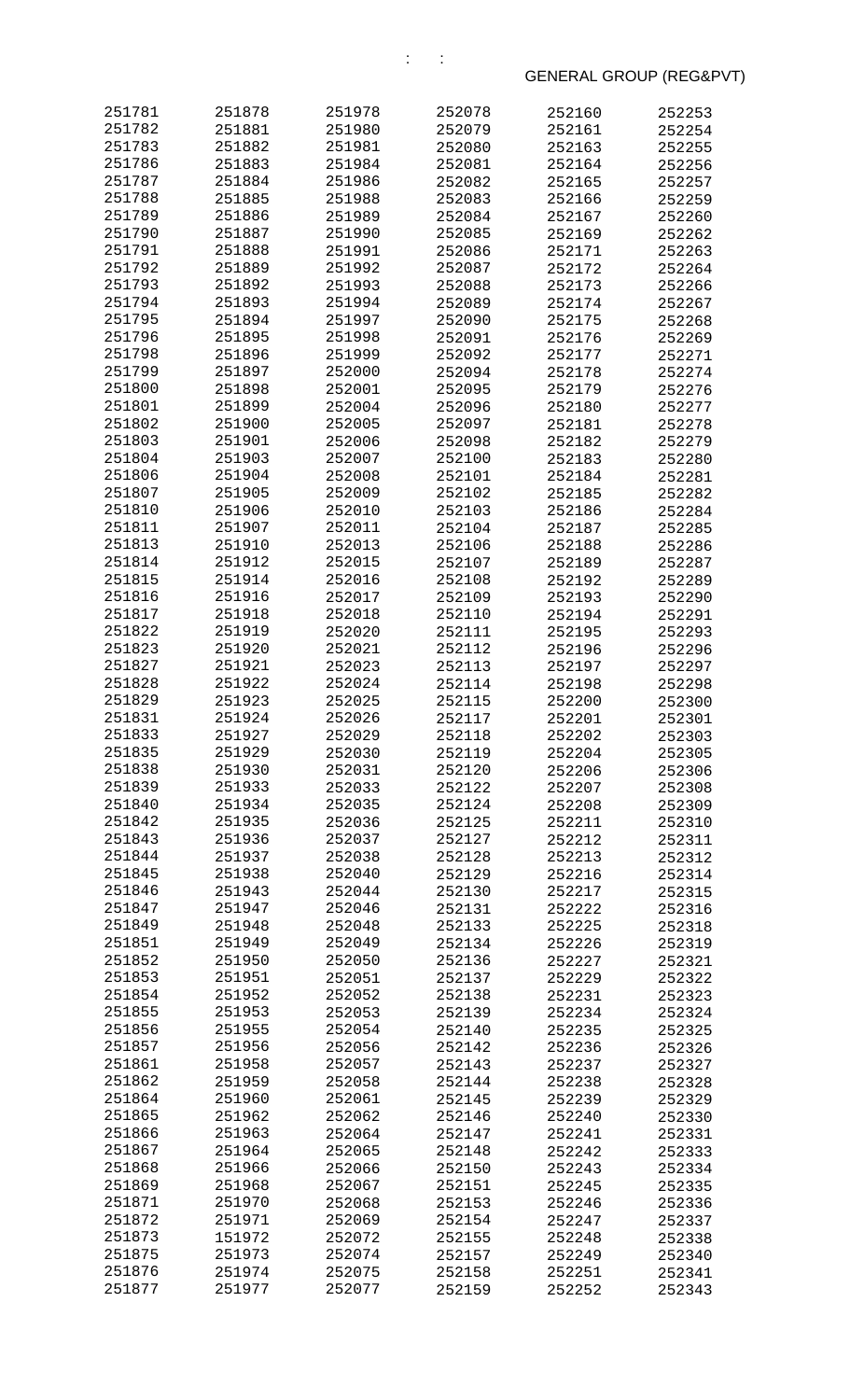| 252344           | 252428           | 252513           | 252614           | 252702           | 252797           |
|------------------|------------------|------------------|------------------|------------------|------------------|
| 252345           | 252429           | 252515           | 252615           | 252703           | 252798           |
| 252346           | 252430           | 252517           | 252616           | 252705           | 252800           |
| 252348           | 252431           | 252520           | 252617           | 252707           | 252801           |
| 252349           | 252432           | 252521           | 252618           | 252708           | 252802           |
| 252350<br>252352 | 252433<br>252434 | 252524           | 252619           | 252709           | 252803           |
| 252353           | 252435           | 252525<br>252527 | 252620<br>252622 | 252710<br>252711 | 252804<br>252805 |
| 252354           | 252436           | 252528           | 252623           | 252716           | 252806           |
| 252355           | 252437           | 252529           | 252624           | 252717           | 252807           |
| 252356           | 252438           | 252531           | 252625           | 252718           | 252810           |
| 252357           | 252439           | 252532           | 252626           | 252719           | 252811           |
| 252359           | 252440           | 252535           | 252627           | 252720           | 252812           |
| 252360           | 252441           | 252536           | 252629           | 252721           | 252813           |
| 252361           | 252442           | 252537           | 252630           | 252722           | 252814           |
| 252362           | 252443           | 252538           | 252631           | 252723           | 252815           |
| 252363<br>252364 | 252444           | 252541           | 252632           | 252724           | 252816           |
| 252369           | 252445<br>252446 | 252542<br>252544 | 252633<br>252634 | 252725<br>252726 | 252817<br>252819 |
| 252371           | 252447           | 252545           | 252635           | 252727           | 252820           |
| 252372           | 252448           | 252546           | 252637           | 252728           | 252823           |
| 252373           | 252449           | 252548           | 252639           | 252730           | 252824           |
| 252374           | 252450           | 252549           | 252641           | 252732           | 252825           |
| 252375           | 252451           | 252550           | 252642           | 252733           | 252830           |
| 252376           | 252454           | 252551           | 252644           | 252734           | 252832           |
| 252377           | 252455           | 252552           | 252645           | 252736           | 252834           |
| 252378           | 252457           | 252553           | 252646           | 252737           | 252835           |
| 252379           | 252458           | 252554           | 252648           | 252738           | 252837           |
| 252381           | 252461           | 252556           | 252650           | 252740           | 252838           |
| 252382<br>252384 | 252462<br>252464 | 252557<br>252558 | 252652<br>252653 | 252742<br>252743 | 252839           |
| 252385           | 252465           | 252561           | 252654           | 252744           | 252840<br>252841 |
| 252388           | 252468           | 252563           | 252655           | 252745           | 252842           |
| 252390           | 252470           | 252565           | 252656           | 252747           | 252843           |
| 252391           | 252471           | 252566           | 252657           | 252748           | 252844           |
| 252392           | 252472           | 252568           | 252658           | 252749           | 252845           |
| 252393           | 252473           | 252570           | 252659           | 252750           | 252846           |
| 252395           | 252474           | 252574           | 252660           | 252752           | 252849           |
| 252396           | 252475           | 252575           | 252662           | 252754           | 252850           |
| 252396           | 252476           | 252576           | 252664           | 252755           | 252851           |
| 252397<br>252398 | 252477<br>252478 | 252577<br>252578 | 252665<br>252666 | 252756<br>252757 | 252852           |
| 252399           | 252479           | 252579           | 252668           | 252758           | 252853<br>252854 |
| 252400           | 252480           | 252580           | 252669           | 252761           | 252855           |
| 252401           | 252482           | 252581           | 252670           | 252762           | 252856           |
| 252402           | 252484           | 252582           | 252671           | 252763           | 252857           |
| 252403           | 252485           | 252583           | 252672           | 252764           | 252858           |
| 252404           | 252486           | 252584           | 252676           | 252765           | 252859           |
| 252405           | 252487           | 252587           | 252678           | 252766           | 252860           |
| 252406           | 252488           | 252588           | 252679           | 252767           | 252864           |
| 252407           | 252489           | 252589           | 252680           | 252768           | 252865           |
| 252408<br>252409 | 252490<br>252491 | 252590<br>252591 | 252681<br>252682 | 252769           | 252866           |
| 252410           | 252493           | 252592           | 252683           | 252771<br>252773 | 252867<br>252868 |
| 252412           | 252494           | 252593           | 252684           | 252774           | 252869           |
| 252413           | 252495           | 252594           | 252685           | 252776           | 252870           |
| 252414           | 252496           | 252596           | 252686           | 252778           | 252872           |
| 252415           | 252497           | 252598           | 252687           | 252780           | 252873           |
| 252416           | 252498           | 252599           | 252688           | 252781           | 252876           |
| 252417           | 252500           | 252600           | 252689           | 252783           | 252877           |
| 252418           | 252501           | 252601           | 522690           | 252784           | 252878           |
| 252419           | 252502           | 252602           | 252691           | 252788           | 252879           |
| 252420           | 252503           | 252603           | 252692           | 252789           | 252880           |
| 252421<br>252422 | 252504<br>252506 | 252605<br>252606 | 252693<br>252694 | 252790<br>252792 | 252881<br>252885 |
| 252423           | 252507           | 252608           | 252695           | 252793           | 252886           |
| 252424           | 252508           | 252609           | 252697           | 252794           | 252887           |
| 252425           | 252511           | 252610           | 252699           | 252795           | 252889           |
| 252426           | 252512           | 252611           | 252700           | 252796           | 252891           |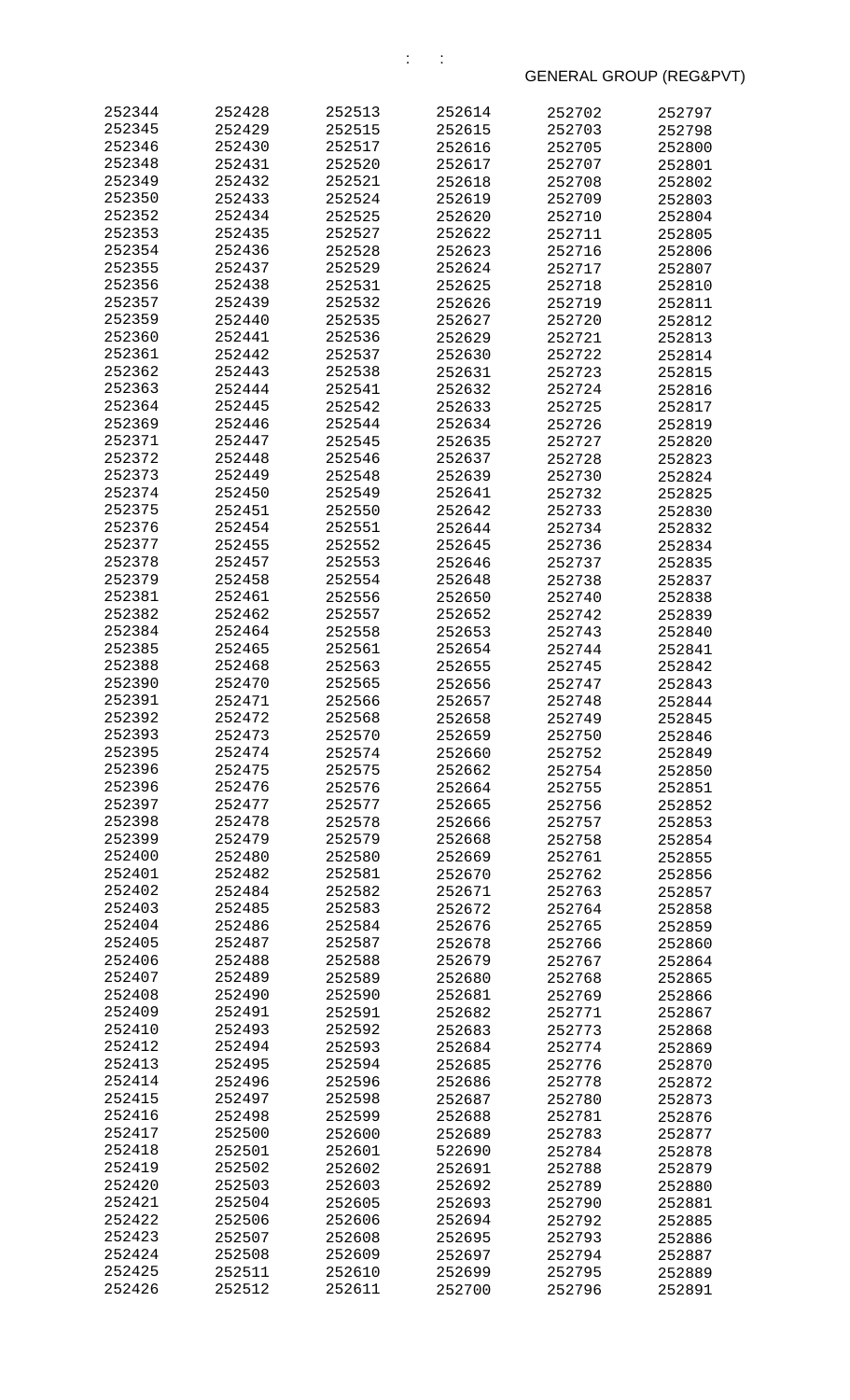| 252892           | 252976           | 253065           | 253156           | 253243           | 253333           |
|------------------|------------------|------------------|------------------|------------------|------------------|
| 252893           | 252977           | 253066           | 253157           | 253244           | 253334           |
| 252895           | 252978           | 253067           | 253158           | 253245           | 253335           |
| 252896           | 252979           | 253069           | 253159           | 253246           | 253336           |
| 252897           | 252980           | 253070           | 253160           | 253247           | 253338           |
| 252901           | 252981           | 253071           | 253161           | 253248           | 253339           |
| 252902           | 252982           | 253072           | 253162           | 253249           | 253340           |
| 252903           | 252983           | 253073           | 253163           | 253250           | 253343           |
| 252904           | 252984           | 253074           | 253164           | 253251           | 253344           |
| 252905           | 252985           | 253075           | 253165           | 253252           | 253345           |
| 252906           | 252987           | 253077           | 253166           | 253253           | 253346           |
| 252907           | 252988           | 253078           | 253167           | 253254           | 253347           |
| 252908           | 252989           | 253079           | 253168           | 253255           | 253348           |
| 252909           | 252990           | 253080           | 253169           | 253256           | 253349           |
| 252910           | 252994           | 253082           | 253170           | 253257           | 253350           |
| 252911           | 252995           | 253084           | 253171           | 253258           | 253352           |
| 252914           | 252996           | 253086           | 253172           | 253262           | 253353           |
| 252915           | 252998           | 253087           | 253173           | 253263           | 253354           |
| 252917           | 252999           | 253089           | 253174           | 253264           | 253355           |
| 252918           | 253000           | 253090           | 253176           | 253265           | 253356           |
| 252920           | 253001           | 253091           | 253177           | 253266           | 253358           |
| 252921           | 253002           | 253092           | 253178           | 253267           | 253359           |
| 252922           | 253003           | 253095           | 253179           | 253268           | 253360           |
| 252923           | 253004           | 253096           | 253181           | 253270           | 253361           |
| 252924           | 253005           | 253097           | 253183           | 253271           | 253362           |
| 252925           | 253006           | 253098           | 253187           | 253273           | 253363           |
| 252926           | 253007           | 253101           | 253190           | 253274           | 253364           |
| 252927           | 253008           | 253102           | 253193           | 253275           | 253365           |
| 252928<br>252929 | 253010           | 253103           | 253194           | 253278           | 253366           |
| 252931           | 253011<br>253012 | 253104<br>253105 | 253195           | 253279           | 253367           |
| 252932           | 253013           | 253106           | 253196<br>253197 | 253280           | 253368           |
| 252933           | 253014           | 253109           | 253198           | 253281           | 253369           |
| 252934           | 253015           | 253110           | 253199           | 253282<br>253283 | 253372           |
| 252935           | 253016           | 253112           | 253200           | 253284           | 253373<br>253374 |
| 252936           | 253017           | 253113           | 253201           | 253286           | 253375           |
| 252937           | 253020           | 253115           | 253202           | 253287           | 253376           |
| 252939           | 253018           | 253116           | 253203           | 253288           | 253377           |
| 252940           | 253019           | 253117           | 253204           | 253289           | 253378           |
| 252941           | 253021           | 253118           | 253205           | 253290           | 253379           |
| 252942           | 253022           | 253119           | 253207           | 253292           | 253380           |
| 252943           | 253023           | 253120           | 253209           | 253293           | 253381           |
| 252944           | 253025           | 253121           | 253210           | 253294           | 253382           |
| 252945           | 253026           | 253124           | 253211           | 253295           | 253383           |
| 252946           | 253027           | 253125           | 253212           | 253297           | 253384           |
| 252947           | 253028           | 253126           | 253213           | 253298           | 253385           |
| 252948           | 253029           | 253127           | 253214           | 253300           | 253387           |
| 252949           | 253031           | 253129           | 253215           | 253302           | 253388           |
| 252950           | 253033           | 253130           | 253216           | 253304           | 253389           |
| 252951           | 253034           | 253131           | 253217           | 253305           | 253390           |
| 252952           | 253037           | 253132           | 253218           | 253306           | 253393           |
| 252954           | 253039           | 253133           | 253219           | 253309           | 253396           |
| 252955           | 253040           | 253134           | 253223           | 253310           | 253397           |
| 252956           | 253041           | 253135           | 253224           | 253311           | 253398           |
| 252957           | 253043           | 253136           | 253225           | 253313           | 253400           |
| 252958           | 253047           | 253137           | 253226           | 253314           | 253402           |
| 252959           | 253048           | 253138           | 253227           | 253315           | 253403           |
| 252960           | 253050           | 253139           | 253229           | 253316           | 253404           |
| 252962           | 253052           | 253141           | 253230           | 253317           | 253405           |
| 252964           | 253053           | 253142           | 253231           | 253318           | 253406           |
| 252965           | 253054           | 253143           | 253232           | 253319           | 253407           |
| 252966           | 253055           | 253144           | 253233           | 253323           | 253408           |
| 252967           | 253056           | 253145           | 253234           | 253326           | 253410           |
| 252968           | 253057           | 253147           | 253236           | 253327           | 253411           |
| 252969           | 253059           | 253148           | 253237           | 253328           | 253412           |
| 252970           | 253060           | 253150           | 253238           | 253329           | 253413           |
| 252972           | 253061           | 253152           | 253240           | 253330           | 253414           |
| 252973           | 253063           | 253153           | 253241           | 253331           | 253415           |
| 252974           | 253064           | 253155           | 253242           | 253332           | 253416           |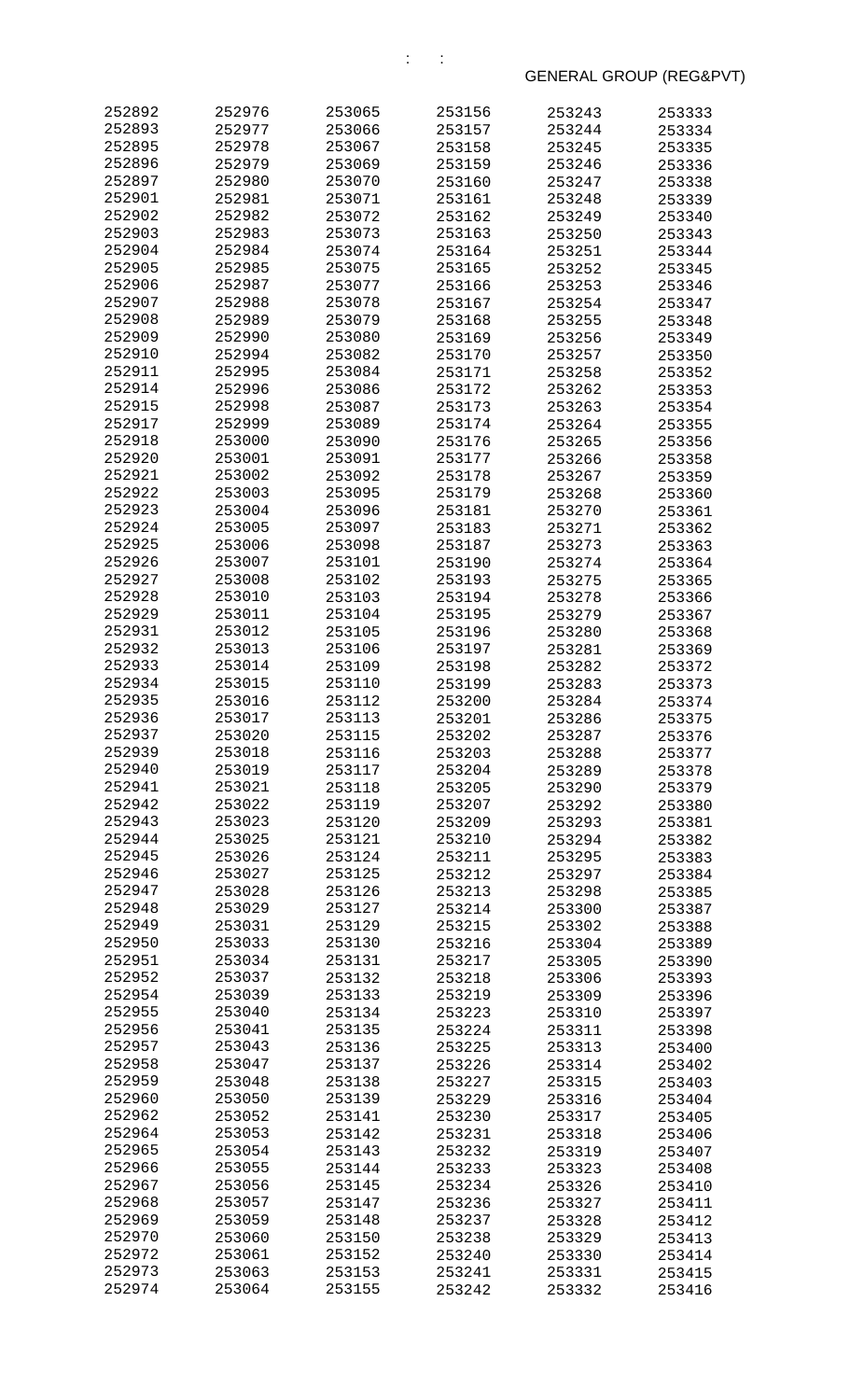| 253417           | 253507           | 253590           | 253664           | 253744           | 253826           |
|------------------|------------------|------------------|------------------|------------------|------------------|
| 253418           | 253509           | 253593           | 253665           | 253745           | 253827           |
| 253419           | 253510           | 253594           | 253666           | 253746           | 253828           |
| 253420           | 253512           | 253595           | 253668           | 253748           | 253829           |
| 253421           | 253513           | 253597           | 253669           | 253750           | 253830           |
| 253422           | 253514           | 253598           | 253670           | 253751           | 253832           |
| 253423           | 253515           | 253600           | 253671           | 253752           | 253833           |
| 253425           | 253516           | 253601           | 253672           | 253753           | 253834           |
| 253426           | 253517           | 253602           | 253673           | 253754           | 253835           |
| 253427<br>253428 | 253519<br>253520 | 253603<br>253604 | 253674<br>253675 | 253755           | 253836           |
| 253429           | 253521           | 253605           | 253676           | 253757<br>253758 | 253837<br>253838 |
| 253430           | 253522           | 253606           | 253677           | 253759           | 253839           |
| 253432           | 253523           | 253607           | 253678           | 253761           | 253840           |
| 253433           | 253524           | 253608           | 253679           | 253762           | 253841           |
| 253434           | 253525           | 253610           | 253680           | 253763           | 253842           |
| 253436           | 253526           | 253611           | 253681           | 253764           | 253843           |
| 253440           | 253527           | 253612           | 253682           | 253765           | 253844           |
| 253443           | 253528           | 253613           | 253683           | 253766           | 253845           |
| 253446           | 253530           | 253614           | 253684           | 253768           | 253847           |
| 253447           | 253531           | 253615           | 253685           | 253769           | 253848           |
| 253448           | 253532           | 253616           | 253686           | 253770           | 253849           |
| 253449           | 253533           | 253617           | 253687           | 253771           | 253851           |
| 253451           | 253534           | 253618           | 253688           | 253772           | 253852           |
| 253452           | 253536           | 253619           | 253689           | 253773           | 253853           |
| 253453<br>253454 | 253537<br>253538 | 253620<br>253621 | 253690<br>253691 | 253774<br>253775 | 253854           |
| 253456           | 253539           | 253622           | 253692           | 253776           | 253855<br>253856 |
| 253457           | 253540           | 253623           | 253693           | 253777           | 253857           |
| 253458           | 253541           | 253624           | 253694           | 253778           | 253858           |
| 253459           | 253542           | 253625           | 253695           | 253779           | 253859           |
| 253462           | 253543           | 253626           | 253696           | 253780           | 253860           |
| 253464           | 253545           | 253627           | 253697           | 253781           | 253861           |
| 253465           | 253546           | 253628           | 253698           | 253785           | 253862           |
| 253466           | 353547           | 253629           | 253700           | 253786           | 253863           |
| 253467           | 253548           | 253630           | 253701           | 253787           | 253864           |
| 253468           | 253549           | 253631           | 253702           | 253788           | 253866           |
| 253469           | 253551           | 253632           | 253703           | 253790           | 253867           |
| 253470           | 253552           | 253633           | 253704           | 253791           | 253868           |
| 253471<br>253473 | 253554<br>253555 | 253634<br>253635 | 253705           | 253792<br>253793 | 253871           |
| 253474           | 253556           | 253636           | 253706<br>253707 | 253794           | 253872<br>253873 |
| 253475           | 253558           | 253637           | 253709           | 253796           | 253874           |
| 253476           | 253559           | 253638           | 253710           | 253797           | 253875           |
| 253477           | 253560           | 253639           | 253711           | 253798           | 253876           |
| 253479           | 253561           | 253640           | 253712           | 253799           | 253877           |
| 253480           | 253562           | 253641           | 253714           | 253800           | 253878           |
| 253481           | 253564           | 253642           | 253715           | 253801           | 253879           |
| 253484           | 253565           | 253643           | 253716           | 253802           | 253880           |
| 253485           | 253566           | 253644           | 253717           | 253803           | 253881           |
| 253486           | 253568           | 253645           | 253718           | 253804           | 253883           |
| 253487           | 253569           | 253646           | 253719           | 253805           | 253884           |
| 253488<br>253490 | 253570<br>253572 | 253647           | 253720           | 253806           | 253885           |
| 253491           | 253573           | 253648<br>253649 | 253722<br>253723 | 253807<br>253810 | 253886<br>253887 |
| 253492           | 253574           | 253650           | 253724           | 253811           | 253889           |
| 253493           | 253575           | 253651           | 253725           | 253813           | 253890           |
| 253494           | 253576           | 253652           | 253726           | 253814           | 253892           |
| 253495           | 253577           | 253653           | 253728           | 253815           | 253893           |
| 253496           | 253578           | 253654           | 253730           | 253816           | 260001           |
| 253497           | 253579           | 253655           | 253731           | 253817           | 260002           |
| 253498           | 253580           | 253656           | 253732           | 253818           | 260004           |
| 253499           | 253583           | 253657           | 253733           | 253819           | 260005           |
| 253500           | 253584           | 253658           | 253734           | 253820           | 260006           |
| 253501           | 253585           | 253659           | 253735           | 253821           | 260007           |
| 253502           | 253586           | 253660           | 253739           | 253822           | 260008           |
| 253503<br>253504 | 253587           | 253661           | 253741           | 253823           | 260009           |
| 253506           | 253588<br>253589 | 253662<br>253663 | 253742<br>253743 | 253824<br>253825 | 260010<br>260013 |
|                  |                  |                  |                  |                  |                  |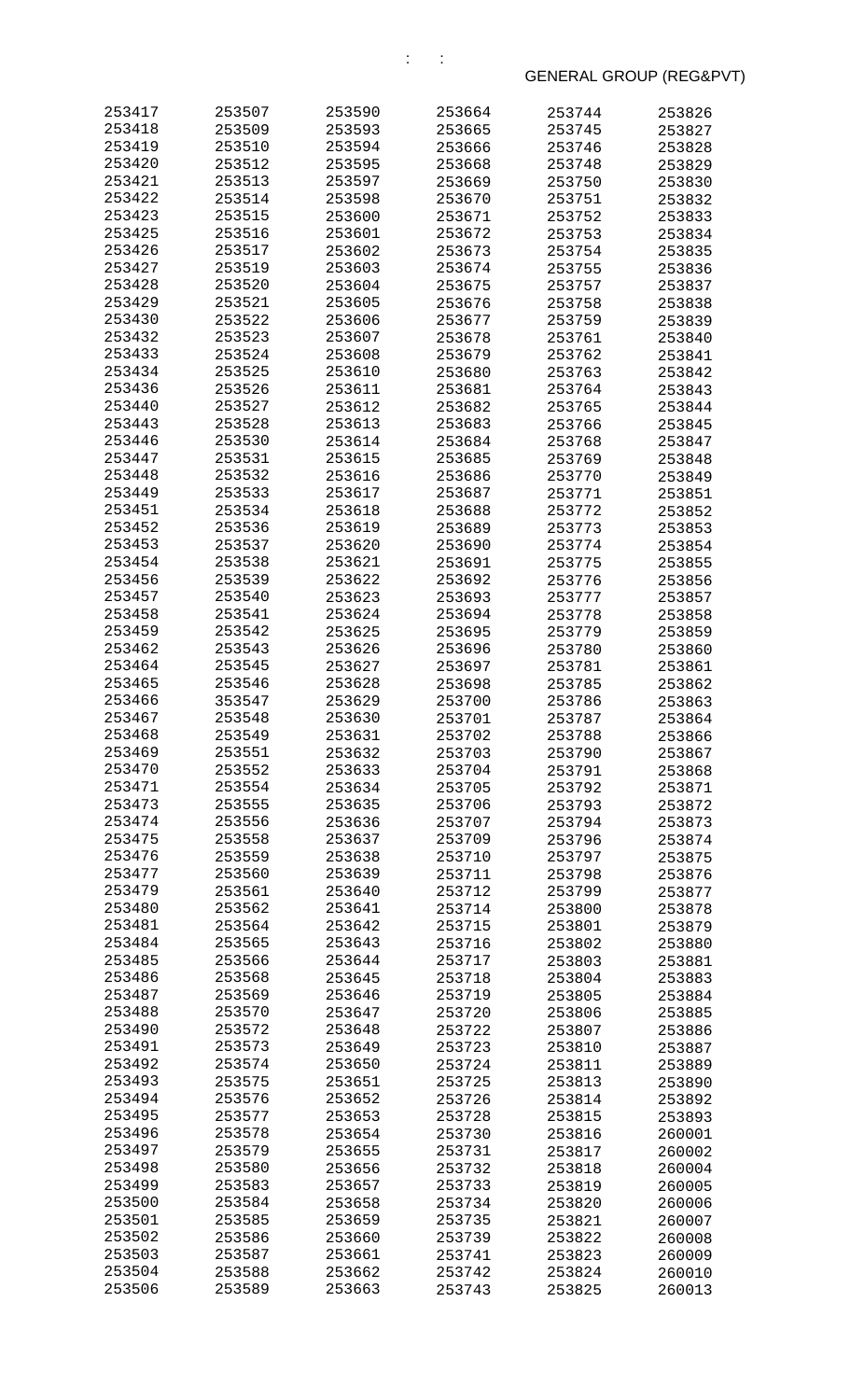| 260014           | 260132           | 260272           | 260398           | 260537           | 260667           |
|------------------|------------------|------------------|------------------|------------------|------------------|
| 260015           | 260135           | 260273           | 260399           | 260541           | 260668           |
| 260017           | 260140           | 260279           | 260402           | 260542           | 260670           |
| 260018           | 260141           | 260281           | 260403           | 260546           | 260671           |
| 260019           | 260142           | 260282           | 260340           | 260550           | 260672           |
| 260020           | 260143           | 260284           | 260408           | 260551           | 260675           |
| 260023           | 260144           | 260288           | 260410           | 260554           | 260676           |
| 260024           | 260145           | 260289           | 260411           | 260555           | 260681           |
| 260026<br>260027 | 260146           | 260290           | 260412           | 260557           | 260683           |
| 260028           | 260148<br>260150 | 260292           | 260413<br>260415 | 260559           | 260684           |
| 260029           | 260163           | 260296<br>260299 | 260417           | 260560<br>260563 | 260685<br>260686 |
| 260034           | 260164           | 260301           | 260418           | 260564           | 260688           |
| 260035           | 260165           | 260302           | 260423           | 260565           | 260689           |
| 260036           | 260166           | 260303           | 260426           | 260567           | 260693           |
| 260037           | 260167           | 260304           | 260429           | 260568           | 260694           |
| 260038           | 260168           | 260305           | 260431           | 260569           | 260696           |
| 260040           | 260171           | 260306           | 260432           | 260570           | 260699           |
| 260041           | 260175           | 260307           | 260433           | 260571           | 260701           |
| 260042           | 260177           | 260309           | 260436           | 260572           | 260702           |
| 260043           | 260179           | 260311           | 260437           | 260573           | 260704           |
| 260044           | 260181           | 260312           | 260438           | 260577           | 260705           |
| 260045           | 260182           | 260314           | 260442           | 260578           | 260709           |
| 260047           | 260184           | 260316           | 260444           | 260580           | 260711           |
| 260048           | 260187           | 260318           | 260445           | 260581           | 260713           |
| 260049           | 260189           | 260319           | 260447           | 260582           | 260714           |
| 260050           | 260190           | 260320           | 260449           | 260584           | 260715           |
| 260057<br>260059 | 260191           | 260321           | 260451           | 260586           | 260717           |
| 260062           | 260198<br>260200 | 260322<br>260323 | 260453<br>260454 | 260588<br>260591 | 260718           |
| 260065           | 260201           | 260324           | 260459           | 260592           | 260719<br>260722 |
| 260066           | 260202           | 260325           | 260460           | 260594           | 260723           |
| 260067           | 260203           | 260326           | 260461           | 260595           | 260725           |
| 260068           | 260204           | 260328           | 260463           | 260597           | 260727           |
| 260069           | 260206           | 260329           | 260464           | 260602           | 260728           |
| 260071           | 260208           | 260330           | 260465           | 260604           | 260729           |
| 260072           | 260211           | 260331           | 260468           | 260608           | 260730           |
| 260074           | 260213           | 260332           | 260470           | 260609           | 260733           |
| 260075           | 260216           | 260334           | 260471           | 260610           | 260735           |
| 260078           | 260218           | 260335           | 260475           | 260611           | 260743           |
| 260080           | 260220           | 260341           | 260477           | 260612           | 260747           |
| 260084           | 260221           | 260342           | 260481           | 260613           | 260752           |
| 260085           | 260222           | 260345           | 260483           | 260615           | 260758           |
| 260086           | 260225           | 260350           | 260485           | 260616           | 260761           |
| 260087<br>260089 | 260226<br>260227 | 260352<br>260354 | 260486<br>260487 | 260618<br>260621 | 260762<br>260763 |
| 260090           | 260229           | 260355           | 260488           | 260622           | 260764           |
| 260092           | 260230           | 260357           | 260490           | 260623           | 260766           |
| 260093           | 260236           | 260358           | 260491           | 260624           | 260768           |
| 260096           | 260237           | 260359           | 260493           | 260625           | 260771           |
| 260097           | 260238           | 260361           | 260495           | 260626           | 260775           |
| 260101           | 260239           | 260362           | 260498           | 260627           | 260778           |
| 260105           | 260240           | 260363           | 260499           | 260628           | 260780           |
| 260107           | 260242           | 260364           | 260500           | 260631           | 260781           |
| 260108           | 260243           | 260366           | 260501           | 260633           | 260782           |
| 260109           | 260246           | 260367           | 260503           | 260635           | 260783           |
| 260110           | 260247           | 260368           | 260506           | 260643           | 260784           |
| 260111           | 260251           | 260370           | 260507           | 260644           | 260786           |
| 260113           | 260253           | 260372           | 260510           | 260648           | 260788           |
| 260115           | 260254           | 260374           | 260514           | 260650           | 260790           |
| 260114<br>260055 | 260258<br>260261 | 260375           | 260516           | 260655           | 260793           |
| 260119           | 260262           | 260376<br>260377 | 260517<br>260519 | 260957<br>260656 | 260794<br>260795 |
| 260121           | 260263           | 260378           | 260524           | 260657           | 260799           |
| 260123           | 260264           | 260380           | 260526           | 260658           | 260801           |
| 260124           | 260265           | 260385           | 260528           | 260660           | 260803           |
| 260125           | 260266           | 260386           | 260532           | 260661           | 260806           |
| 260128           | 260269           | 260392           | 260533           | 260664           | 260814           |
| 260130           | 260270           | 260395           | 260534           | 260665           | 260816           |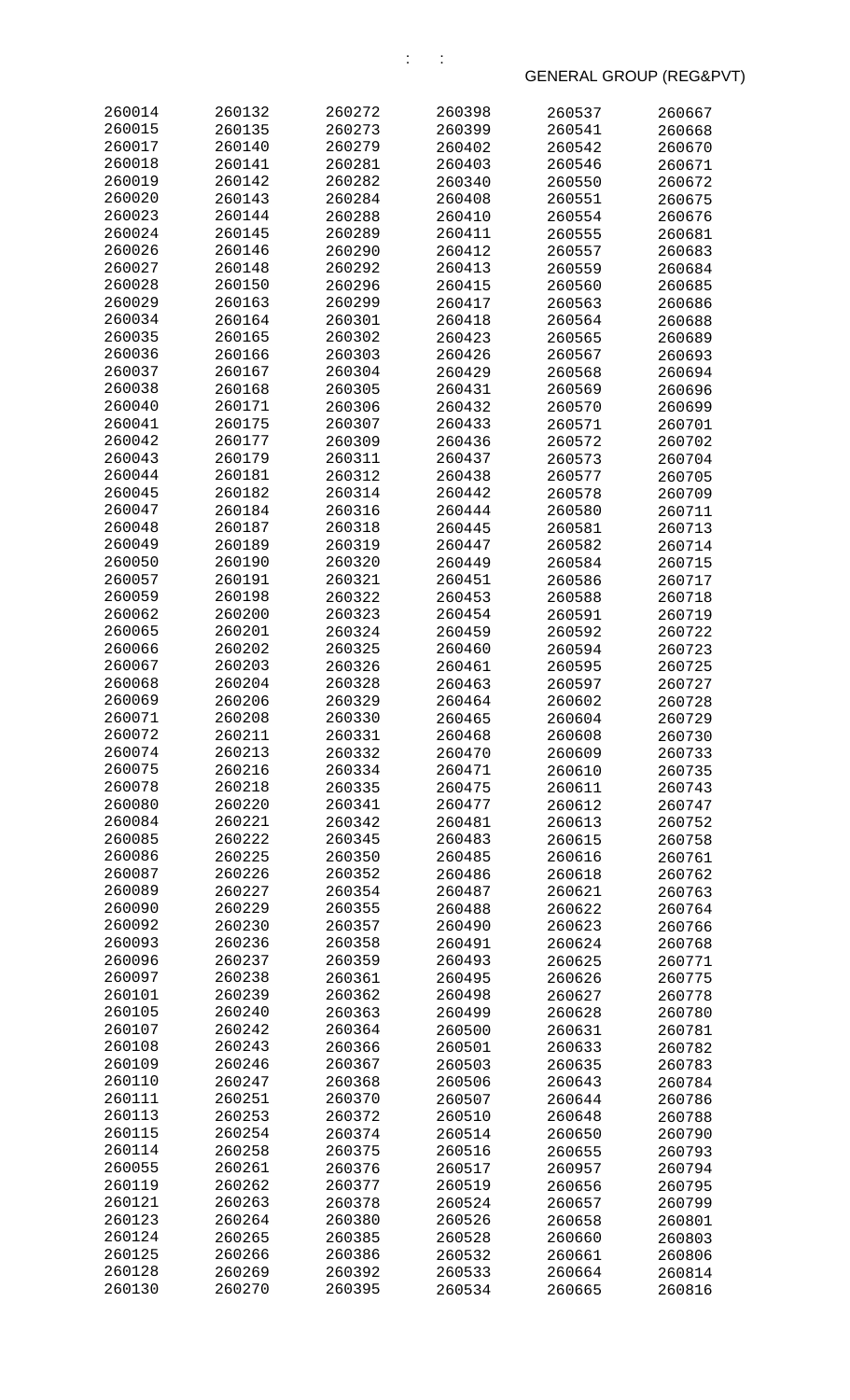| 260818           | 260924           | 261028           | 261127           | 261215           | 261309           |
|------------------|------------------|------------------|------------------|------------------|------------------|
| 260824           | 260925           | 261029           | 261128           | 261216           | 261310           |
| 260825           | 260927           | 261030           | 261129           | 261217           | 261311           |
| 260826           | 260928           | 261034           | 261130           | 261218           | 261313           |
| 260828           | 260930           | 261037           | 261131           | 261219           | 261317           |
| 260829           | 260932           | 261038           | 261132           | 261221           | 261318           |
| 260833           | 260933           | 261039           | 261133           | 261224           | 261320           |
| 260834           | 260935           | 261041           | 261134           | 261227           | 261321           |
| 260835           | 260939           | 261042           | 261136           | 261228           | 261322           |
| 260841           | 260940           | 261043           | 261137           | 261229           | 261323           |
| 260843           | 260942           | 261046           | 261138           | 261230           | 261324           |
| 260850           | 260944           | 261047           | 261139           | 261231           | 261326           |
| 260851           | 260946           | 261048           | 261140           | 261232           | 261327           |
| 260853           | 260947           | 261049           | 261141           | 261233           | 261328           |
| 260854           | 260948           | 261054           | 261143           | 261234           | 261330           |
| 260855           | 260951           | 261055           | 261144           | 261235           | 261331           |
| 260856           | 260953           | 261056           | 261145           | 261236           | 261333           |
| 260857           | 260954           | 261057           | 261146           | 261237           | 261334           |
| 260859           | 260955           | 261058           | 261147           | 261238           | 261335           |
| 260860           | 260957           | 261060           | 261148           | 261239           | 261336           |
| 260861           | 260960           | 261061           | 261149           | 261241           | 261337           |
| 260863           | 260961           | 261061           | 261150           | 261243           | 261338           |
| 260864           | 260964           | 261062           | 261151           | 261244           | 261340           |
| 260865           | 260962           | 261063           | 261152           | 261245           | 261341           |
| 260866           | 260965           | 261064           | 261154           | 261246           | 261342           |
| 260870           | 260966           | 261065           | 261155           | 261247           | 261345           |
| 260871           | 260967           | 261067           | 261158           | 261248           | 261347           |
| 260872           | 260968           | 261069           | 261159           | 261249           | 261348           |
| 260873           | 260969           | 261074           | 261166           | 261250           | 261349           |
| 260874           | 260970           | 261075           | 261168           | 261252           | 261350           |
| 260875           | 260971           | 261076           | 261169           | 261253           | 261351           |
| 260876           | 260972           | 261077           | 261170           | 261255           | 261352           |
| 260878           | 260973           | 261078           | 261171           | 261256           | 261354           |
| 260879           | 260974           | 261079           | 261173           | 261257           | 261355           |
| 260880           | 260975           | 261080           | 261174           | 261259           | 261356           |
| 260881           | 260976           | 261084           | 261175           | 261260           | 261357           |
| 260883<br>260884 | 260979           | 261085<br>261086 | 261176<br>261178 | 261262           | 261358           |
| 260885           | 260980<br>260983 | 261087           | 261179           | 261264<br>261265 | 261359           |
| 260886           | 260984           | 261090           | 261181           | 261266           | 261361<br>261362 |
| 260889           | 260989           | 261091           | 261183           | 261267           | 261363           |
| 260890           | 260991           | 261092           | 261184           | 261271           | 261364           |
| 260891           | 260992           | 261093           | 261185           | 261272           | 261365           |
| 260892           | 260993           | 261095           | 261186           | 261277           | 261366           |
| 260893           | 260994           | 261096           | 261187           | 261278           | 261367           |
| 260894           | 260995           | 261097           | 261188           | 261279           | 261368           |
| 260895           | 260998           | 261098           | 261190           | 261280           | 261369           |
| 260896           | 260999           | 261099           | 261191           | 261284           | 261370           |
| 260897           | 261000           | 261100           | 261192           | 261286           | 261372           |
| 260899           | 261001           | 261101           | 261193           | 261287           | 261373           |
| 260900           | 261005           | 261103           | 261195           | 261288           | 261374           |
| 260901           | 261006           | 261105           | 261196           | 261289           | 261375           |
| 260903           | 261003           | 261108           | 261197           | 261291           | 261376           |
| 260904           | 261007           | 261109           | 261198           | 261292           | 261377           |
| 260907           | 261010           | 261110           | 261199           | 261293           | 261378           |
| 260908           | 261011           | 261112           | 261200           | 261294           | 261379           |
| 260910           | 261012           | 261113           | 261201           | 261295           | 261383           |
| 260911           | 261013           | 261114           | 261202           | 261296           | 261385           |
| 260913           | 261014           | 261115           | 261205           | 261297           | 261386           |
| 260914           | 261015           | 261116           | 261206           | 261299           | 261389           |
| 260915           | 261016           | 261117           | 261207           | 261300           | 261390           |
| 260917           | 261019           | 261120           | 261208           | 261302           | 261391           |
| 260918           | 261020           | 261121           | 261209           | 261303           | 261392           |
| 260919           | 261021           | 261122           | 261210           | 261304           | 261393           |
| 260920           | 261022           | 261123           | 261211           | 261305           |                  |
| 260921           | 261023           | 261124           | 261212           | 261306           |                  |
| 260922<br>260923 | 261025           | 261125           | 261213           | 261307           |                  |
|                  | 261026           | 261126           | 261214           | 261308           |                  |